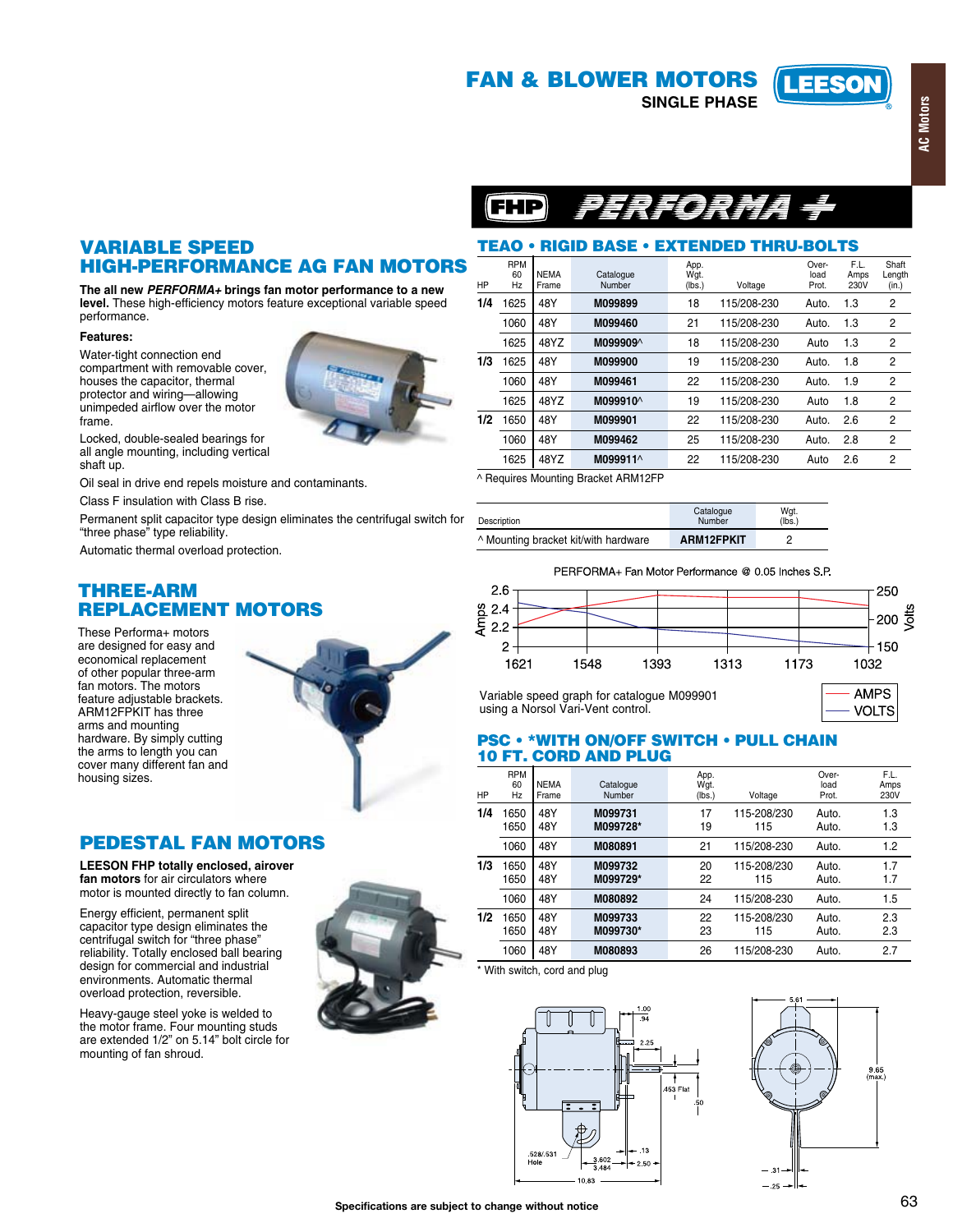

### **PREMIUM EFFICIENCY INDUSTRIAL/RESIDENTIAL BELTED FAN MOTORS**

High-efficiency motors for residential or industrial belted fan application.

Features include quiet bearings, resilient cradle base and "Super-Hush" flow-through ventilation.

Rotors are specially balanced for smooth and quiet operation.

Spade connectors on terminal board in standard wiring format . WATTSAVERe® Premium efficiency fan motors. along with industry standard mounting allow for quick and easy interchange with other makes.

#### **OPEN DRIP-PROOF . 115V · SINGLE PHASE**

| HP |     | <b>RPM</b><br>60<br>Hz | <b>NEMA</b><br>Frame | Catalogue<br>Number | App.<br>Wgt.<br>(lbs.) | Voltage | Over-<br>load<br>Prot. | F.L.<br>Amps<br>115V | $\%$<br>F.L.<br>Eff. | "С"<br>Dim.<br>(Inches) |
|----|-----|------------------------|----------------------|---------------------|------------------------|---------|------------------------|----------------------|----------------------|-------------------------|
|    | 1/4 | 1800                   | 48                   | M090602*            | 15                     | 115     | Auto.                  | 2.5                  | 71.0                 | 9.88                    |
|    |     | 1800                   | 48                   | $101602 -$          | 19                     | 115     | Auto.                  | 2.5                  | 71.0                 | 10.39                   |
|    | 1/3 | 1800                   | 48                   | M090405*            | 19                     | 115     | Auto.                  | 3.2                  | 75.0                 | 9.88                    |
|    |     | 1800                   | 48                   | $101405$ •          | 19                     | 115     | Auto.                  | 3.2                  | 75.0                 | 10.39                   |
|    | 1/2 | 800                    | 48                   | M090585*            | 22                     | 115     | Auto.                  | 4.6                  | 76.0                 | 10.50                   |
|    |     | 1800                   | 48                   | $101585$ •          | 25                     | 115     | Auto.                  | 4.6                  | 76.0                 | 11.39                   |

\* Premium efficiency FHP<sup>®</sup> brand motors



48YZ

Ball

**RPM** 

1800

#### **Features:**

. Drop-in replacement for most standard belted-fan motors

20

- Extremely quiet running compared to standard fan motors
- Consumes approximately half of the power of a standard fan motor

115

Over-

Auto.

F.L.

 $7.2$ 

"C'

10.72

# **RESIDENTIAL/INDUSTRIAL BELTED FAN MOTORS SPLIT PHASE**

Designed for use in residential and commercial fans and blowers where low starting torque is required. (Air conditioners, roof ventilators and exhaust fans.)

#### Features:

Sleeve or ball bearings.

**NEMA Service factors.** 

Resilient "cradle" style base.

48Y frame has both 48 and 56 frame mounting holes.

# **INDUSTRIAL SPLIT PHASE MOTORS**

**LEESON FHP Commercial Duty.** 

split phase motors with moderate starting torque, designed for continuous duty on ventilation fans. blowers and other belt driven or fan on shaft applications.

Resilient base for quiet operation. Prelubricated ball bearings for long life in commercial and industrial environments. Has automatic thermal overload and

64

built-in terminal panel style connection provisions.



M900197

**OPEN DRIP-PROOF • RESILIENT BASE • AUTOMATIC OVERLOAD** 

#### **DRIP-PROOF • RESILIENT BASE • AUTOMATIC OVERLOAD** "C"<br>Dim. SYN<br>RPM Over- $F +$ " App<br>Wgt **NEMA** load  $D<sub>im</sub>$ Catalogue ......<br>Amps Service  $HP$ 60 Hz Frame Number (lbs. Voltage Prot  $115V$ Factor (Inches) (Inches)  $1/4$ 191868 1800 48 15 115/230 Auto. 4.6 1.35 4.00 9.37

115/230

115/230

Auto.

Auto.

5.8

 $\overline{R}$   $\overline{A}$ 

1.35

 $1.25$ 

4.51

 $5.02$ 

9.88

10.39

 $17$ 

 $19$ 

Dimensions on Page 282

48

 $\overline{48}$ 

191869

191870

 $\overline{1/3}$ 1800

 $1/2$ 1800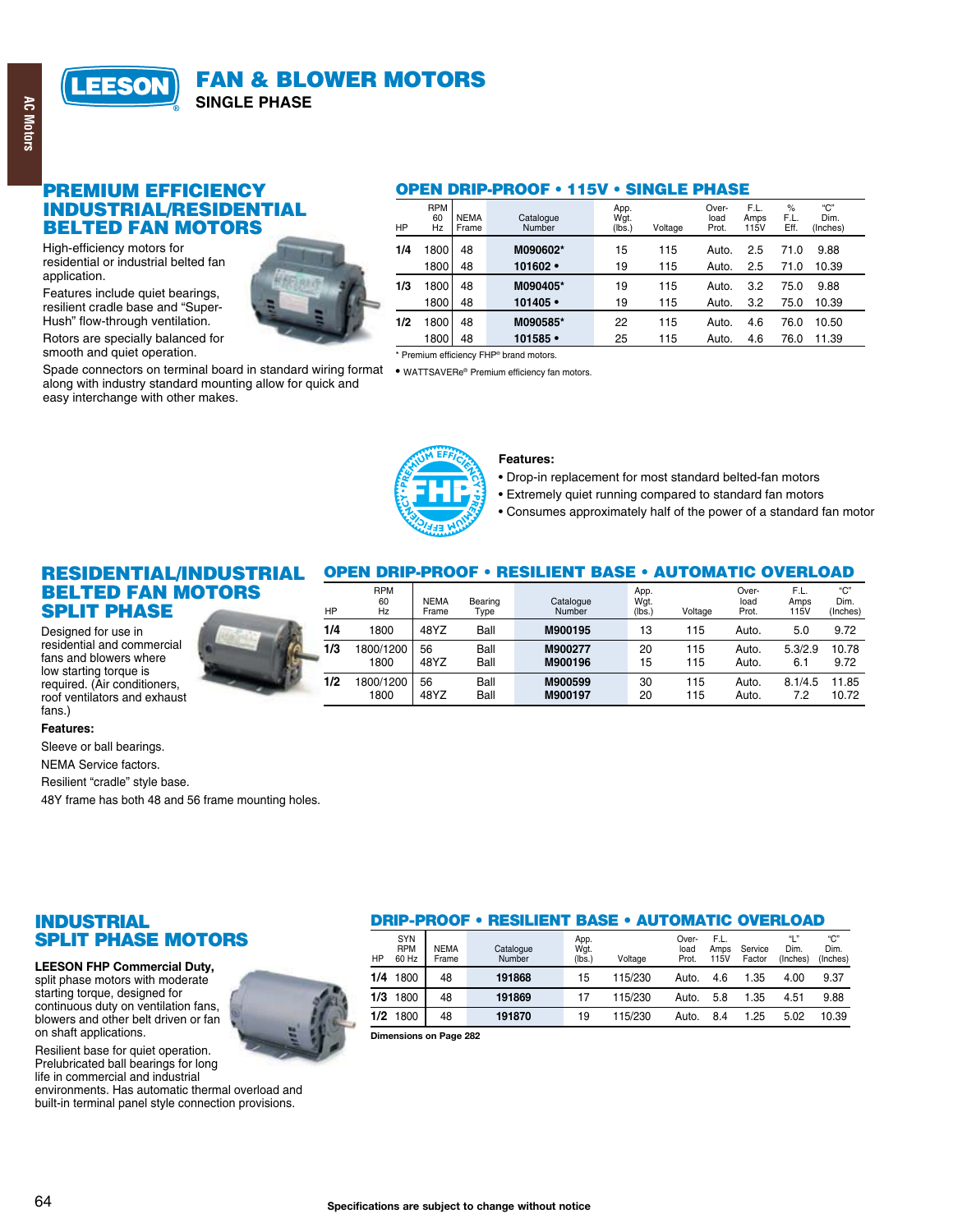# **FAN & BLOWER MOTORS**

**SINGLE PHASE** 



FHP motors designed for use in agricultural belted fan applications. These motors feature capacitor start/capacitor run configuration for hi-efficiency. They should be mounted in the airstream for proper cooling. They also feature a heavy gauge steel frame with rigid 56/140 combination base.



#### **HIGH-EFFICIENCY . SINGLE PHASE**

| HP             | <b>RPM</b><br>60<br>Hz | <b>NEMA</b><br>Frame | Catalogue<br>Number | App.<br>Wgt.<br>(lbs.) | Voltage     | Eff. | Over-<br>load<br>Prot. | F.L.<br>Amps<br>230V |
|----------------|------------------------|----------------------|---------------------|------------------------|-------------|------|------------------------|----------------------|
| 1/2            | 800                    | 56                   | M009580             | 28                     | 115/208-230 | 80.6 | Auto.                  | 2.2                  |
| 3/4            | 1800                   | 56H                  | M009581             | 30                     | 115/208-230 | 82   | Auto.                  | 3.4                  |
|                | 1800                   | 56H                  | M009782             | 37                     | 115/208-230 | 85   | Auto.                  | 4.3                  |
| $1\frac{1}{2}$ | 800                    | 56H                  | M009594             | 39                     | 115/208-230 | 78   | Auto.                  | 6.8                  |
| $\overline{2}$ | 1800                   | 43T                  | M009595*            | 50                     | 230         | 83   | Auto.                  | 9.5                  |

\* This model has a side mounted conduit box while the others have a built in box in the NDE.

# **AERATION FAN MOTORS DIRECT DRIVE . TEAO**

Totally enclosed air over motors. dust-tight, suitable for shaftmounted fans or belt driven fans. Capacitor start designs. Designed to be used within the airflow of the driven fan, these motors offer protection from the environment and are finished in epoxy enamel to resist corrosion in tough

atmospheres. Lubricated with high<br>temperature Exxon POLYREX® EM lubricant. Grounding provisions. Fully gasketed. Single phase motors<br>have built-in terminal panel for quick, easy connections.

# **SINGLE PHASE • CAPACITOR START • TEAO • RIGID BASE**

| ΗP             | <b>RPM</b><br>60<br>Hz | <b>NEMA</b><br>Frame | Catalogue<br>Number           | App.<br>Wgt.<br>(lbs.) | Voltage            | Over-<br>load<br>Prot. | F.L.<br>Amps<br>230V | "C"<br>Dim.<br>(Inches) |
|----------------|------------------------|----------------------|-------------------------------|------------------------|--------------------|------------------------|----------------------|-------------------------|
| 3/4            | 3600                   | 56                   | 111332                        | 27                     | 115/230            | None                   | 5.0                  | 10.90                   |
|                | 3600                   | 56                   | 111333⑦                       | 29                     | 115/230            | None                   | 6.0                  | 10.90                   |
| $1\frac{1}{2}$ | 3600<br>3600           | 56<br>143TZ          | 111949<br>120374 <sup>®</sup> | 32<br>31               | 115/230<br>115/230 | None<br>None           | 8.5<br>8.5           | 11.40<br>11.84          |
|                |                        |                      |                               |                        |                    |                        |                      |                         |
| 2              | 3600                   | 145TZ                | 120375 <sup>®</sup>           | 41                     | 230                | None                   | 10.0                 | 13.34                   |
| 3              | 3600                   | 145T                 | 120376☆                       | 45                     | 230                | None                   | 12.8                 | 13.84                   |
|                |                        |                      |                               |                        |                    |                        |                      |                         |

These TEAO motors have a 1.0 Service Factor. Built-in terminal panel for quick easy connections.

 $\heartsuit$  Standard 5/8" diameter shaft with keyway plus 3/4" deep hole drilled and tapped<br>to 10-24 UNC in end of shaft to facilitate mounting of some fan blades.<br>  $\heartsuit$  Standard 7/8" diameter shaft with keyway plus 3/4" dee

Capacitor start/capacitor run design for reduced amperage, others are capacitor start/induction run. ☆

# **CROP DRYER MOTORS**

Capacitors supplied on single phase models. All

models include sealed bearings, rodent screens, gray epoxy paint and 34" leads exiting the motor at 12 o'clock.

Open air over, fan-on-shaft design motors for crop drying applications. Designed for continuous duty operation. Class F insulation system. Thermostats provide thermal overload protection on all units. Extra nameplate included for remote mounting. Keyed shaft with 1/4-20 UNC tapped hole in end.

# **SINGLE PHASE**

| ΗP         | <b>RPM</b><br>60<br>Hz | <b>NEMA</b><br>Frame | Catalogue<br>Number | App.<br>Wqt.<br>(lbs. | Voltage | Over-<br>load<br>Prot. | F.L.<br>Amps<br>230V | "C"<br>Dim.<br>(Inches) |
|------------|------------------------|----------------------|---------------------|-----------------------|---------|------------------------|----------------------|-------------------------|
| $5 - 7$    | 3600                   | 182TZ                | 131847              | 91                    | 230     | T-Stat                 | 27.2-35.0            | 16.44                   |
| $7.5 - 10$ | 3600                   | 182TZ                | 131848              | 95                    | 230     | T-Stat                 | $31.0 - 42.0$        | 16.44                   |
| 10-15      |                        | 3600 215TZ           | 140640              | 159                   | 230     | T-Stat                 | 39.5-61.5            | 20.42                   |

#### **THREE PHASE**

| HP    | <b>RPM</b><br>60<br>Hz | <b>NEMA</b><br>Frame     | Catalogue<br>Number | App.<br>Wgt.<br>(lbs. | Voltage     | Over-<br>load<br>Prot. | F.L.<br>Amps<br>230V | "C"<br>Dim.<br>(Inches) |
|-------|------------------------|--------------------------|---------------------|-----------------------|-------------|------------------------|----------------------|-------------------------|
| 5-7.5 |                        | 3600 184TZ               | 131849              | 70                    | 208-230/460 | T-Stat                 | 19.0                 | 13.94                   |
|       |                        | <b>7.5-10 3600 184TZ</b> | 131850              | 85                    | 208-230/460 | T-Stat                 | 24.2                 | 15.44                   |
| 10-15 |                        | 3600 215TZ               | 140641              | 95                    | 208-230/460 | T-Stat                 | 40.0                 | 17.41                   |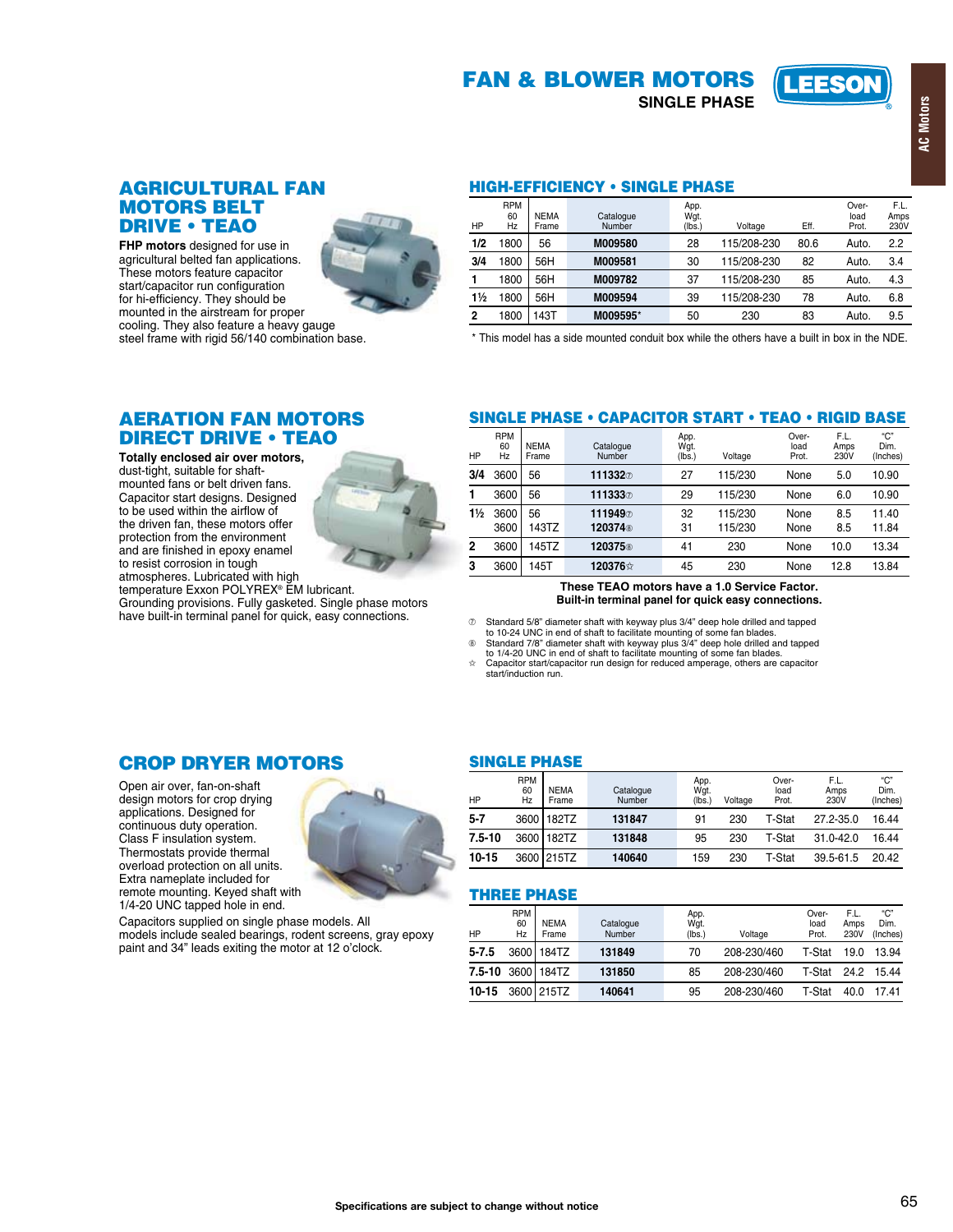

# RESILIENT BASE MOTORS • SINGLE PHASE • THREE PHASE

GENERAL PURPOSE OR FAN & BLOWER SERVICE . MODERATE STARTING TORQUE

#### General Specifications:

Industrial quality, resilient (cradle) mounted, capacitor start-type, ball bearing motors for fan and blower service. Moderate starting torque electrical design to reduce stress on fan blades during start-up. Suitable for belt-driven fans or fan-on-shaft applications. Self-ventilated design, may be mounted outside of the fan<sup>t</sup>s airflow.

Single Phase - Capacitor-type design has higher energy efficiency rating than split phase, single phase fan and blower motors.

Third Phase - For 277-volt, three phase service, the thermally-protected motors listed may be field-reconnected for operation without the thermal overload protector.

#### TEFC • SINGLE PHASE **RESILIENT BASE**

Totally enclosed, fan cooled design makes these motors ideal for replacement in tough agricultural and industrial applications where contaminants cause failure of open drip-proof motors.



| HP  | <b>RPM</b><br>60<br>Hz | <b>NEMA</b><br>Frame | Catalogue<br><b>Number</b> | App.<br>Wgt.<br>(lbs.) | Voltage     | Over-<br>load<br>Prot. | F.L.<br>Amps<br>230V | "С"<br>Dim.<br>(in.) |
|-----|------------------------|----------------------|----------------------------|------------------------|-------------|------------------------|----------------------|----------------------|
|     | $1/2$ 1800             | 56                   | 110025                     | 26                     | 115/208-230 | Auto.                  | 4.4                  | 11.96                |
| 3/4 | 1800                   | 56                   | 110026□                    | 28                     | 115/208-230 | Auto.                  | 5.4                  | 12.46                |
|     | 1800                   | 56H                  | 111915 □                   | 31                     | 115/208-230 | Auto.                  | 6.4                  | 12.96                |

#### TEFC • THREE PHASE **RESILIENT BASE**

Totally enclosed, fan cooled design makes these motors ideal for replacement in tough industrial applications where contaminants cause failure of open drip-proof designs.



| HP | <b>RPM</b><br>60<br>Hz | <b>INEMA</b><br><b>I</b> Frame | Catalogue<br>Number | App.<br>Wgt.<br>(lbs.) | Voltage                         | Over-<br>Load<br>Prot. | E L.<br>Amps F.L.<br>230V | $\%$<br>Eff. | "C"<br>Dim.<br>(in.) |
|----|------------------------|--------------------------------|---------------------|------------------------|---------------------------------|------------------------|---------------------------|--------------|----------------------|
|    | $1/2$ 1800             | 56                             | 111917●□            | 25                     | 208-230/460 None 1.8 78.5 11.31 |                        |                           |              |                      |
|    | 18001                  | 56                             | 111918□             | 29                     | 208-230/460 None 3.8 77.0 12.46 |                        |                           |              |                      |

#### DRIP-PROOF . SINGLE PHASE **RESILIENT BASE**



Drip-proof design and resilient mount. Moderate starting torque. Suitable for general purpose applications.

| HP             | <b>RPM</b><br>60<br>Hz | <b>NEMA</b><br>Frame   | Catalogue<br>Number | App.<br>Wqt.<br>(lbs.) | Voltage                    | Over-<br>load<br>Prot. | F.L.<br>Amps<br>230V | "C"<br>Dim.<br>(in.) |
|----------------|------------------------|------------------------|---------------------|------------------------|----------------------------|------------------------|----------------------|----------------------|
| 1/4            | 3600                   | 48                     | 101434#             | 16                     | 115/208-230                | Auto.                  | 2.0                  | 9.38                 |
|                | 1800<br>1800           | 48<br>48               | 100109<br>100111#   | 17<br>17               | 115/208-230<br>115/208-230 | Auto.<br>Auto.         | 2.7<br>2.7           | 9.89<br>9.89         |
| 1/3            | 3600                   | 48                     | 101431#             | 17                     | 115/208-230                | Auto.                  | 2.3                  | 9.39                 |
|                | 1800                   | 48                     | 100110              | 18                     | 115/208-230                | Auto.                  | 3.3                  | 9.89                 |
|                | 1800                   | 48                     | 101015#             | 18                     | 115/208-230                | Auto.                  | 3.3                  | 9.89                 |
|                | 1800<br>1800           | S <sub>56</sub><br>S56 | 100014<br>100010    | 19<br>18               | 115/208-230<br>115/208-230 | None<br>Auto.          | 3.3<br>3.3           | 10.31<br>10.31       |
|                | 1800                   | S <sub>56</sub>        | 100063#             | 19                     | 115/208-230                | Auto.                  | 3.3                  | 10.31                |
| 1/2            | 3600                   | 48                     | 101432#             | 19                     | 115/208-230                | Auto.                  | 4.2                  | 10.38                |
|                |                        |                        |                     |                        |                            |                        |                      |                      |
|                | 1800<br>1800           | S <sub>56</sub><br>S56 | 100015<br>100045#   | 21<br>20               | 115/208-230<br>115/208-230 | None<br>Man.           | 4.4<br>4.4           | 10.81<br>10.81       |
|                | 1800                   | S <sub>56</sub>        | 100011              | 22                     | 115/208-230                | Auto.                  | 4.4                  | 10.81                |
|                | 1800                   | S <sub>56</sub>        | 100064#             | 20                     | 115/208-230                | Auto.                  | 4.4                  | 10.81                |
| 3/4            | 3600                   | 48                     | 101433#             | 22                     | 115/208-230                | Auto.                  | 4.8                  | 10.39                |
|                | 3600                   | S56H                   | 100603              | 26                     | 115/208-230                | Auto.                  | 4.9                  | 11.31                |
|                | 1800                   | S56H                   | 100016              | 26                     | 115/208-230                | None                   | 5.4                  | 11.81                |
|                | 1800                   | S56H                   | 100046              | 26                     | 115/208-230                | Man.                   | 5.4                  | 11.81                |
|                | 1800                   | <b>S56H</b>            | 100047#             | 25                     | 115/208-230                | Man.                   | 5.5                  | 11.31                |
|                | 1800<br>1800           | <b>S56H</b><br>S56H    | 100012<br>100065#   | 26<br>25               | 115/208-230<br>115/208-230 | Auto.<br>Auto.         | 5.4<br>5.5           | 11.81<br>11.81       |
|                |                        |                        |                     |                        |                            |                        |                      |                      |
| 1              | 3600                   | 56H                    | 110478              | 28                     | 115/208-230                | Auto.                  | 6.0                  | 11.85                |
|                | 1800                   | 56H                    | 113027              | 30                     | 115/208-230                | None                   | 6.4                  | 11.81                |
|                | 1800                   | 56H                    | 110007              | 29                     | 115/208-230                | Auto.                  | 6.4                  | 11.81                |
|                | 1800                   | 56H                    | 110054#             | 32                     | 115/208-230                | Auto.                  | 6.4                  | 11.81                |
| $1\frac{1}{2}$ | 3600                   | 56H                    | 110479              | 30                     | 115/230                    | Auto.                  | 8.2                  | 11.82                |
|                | 1800                   | 56H                    | 110579☆□            | 38                     | 115/208-230                | Auto                   | 7.2                  | 12.82                |
| $\mathbf{2}$   | 3600                   | 56H                    | 113633              | 38                     | 115/208-230                | Auto.                  | 10.0                 | 13.82                |
|                | 1800                   | 56H                    | 113608☆             | 45                     | 115/208-230                | Auto.                  | 10.0                 | 13.81                |

**These motors have NEMA Service Factors except as** noted by # which have a 1.0 Service Factor and **15 Service Factor.** TEFC motors, which have a 1.15 Service Factor.

# DRIP-PROOF • THREE PHASE **RESILIENT BASE**



Drip-proof design and resilient mount. Moderate starting torque. Suitable for general purpose applications.

| HP             | <b>RPM</b><br>60<br>Hz | <b>NEMA</b><br>Frame            | Catalogue<br>Number           | App.<br>Wgt.<br>(lbs.) | Voltage                           | Over-<br>Load<br>Prot. | F.L.<br>Amps<br>230V | $\frac{9}{6}$<br>F.L.<br>Eff. | "ር"<br>Dim.<br>(in.)    |
|----------------|------------------------|---------------------------------|-------------------------------|------------------------|-----------------------------------|------------------------|----------------------|-------------------------------|-------------------------|
| 1/2            | 1800<br>1800<br>1800   | S <sub>56</sub><br>S56H<br>S56H | 100145<br>100796+<br>100828   | 22<br>22<br>22         | 208-230/460<br>208-230/460<br>575 | None<br>Auto.<br>None  | 2.0<br>2.0<br>0.9    | 68.0<br>68.0<br>68.0          | 10.81<br>11.31<br>10.81 |
| 3/4            | 3600                   | S56H                            | 101641+                       | 20                     | 208-230/460                       | Auto.                  | 2.4                  | 79.0                          | 11.31                   |
|                | 1800<br>1800<br>1800   | S56H<br>S56H<br>S56H            | 100146<br>100908+<br>100829   | 25<br>26<br>25         | 208-230/460<br>208-230/460<br>575 | None<br>Auto.<br>None  | 2.8<br>2.8<br>1.2    | 75.0<br>75.0<br>75.0          | 11.31<br>11.81<br>11.31 |
| 1              | 3600                   | 56                              | 113895+                       | 25                     | 208-230/460                       | Auto.                  | 3.2                  | 77.0                          | 10.81                   |
|                | 1800<br>1800<br>1800   | 56<br>56H<br>S56H               | 110052<br>$111311+$<br>111393 | 23<br>27<br>31         | 208-230/460<br>208-230/460<br>575 | None<br>Auto.<br>None  | 4.2<br>4.2<br>1.4    | 78.5<br>78.5<br>78.5          | 11.31<br>11.31<br>11.81 |
| $1\frac{1}{2}$ | 3600                   | 56H                             | 113896+                       | 29                     | 208-230/460                       | Auto.                  | 4.2                  | 81.5                          | 11.82                   |
|                | 1800<br>1800           | 56H<br>56H                      | 110433<br>113846+             | 32<br>29               | 208-230/460<br>208-230/460        | None<br>Auto.          | 5.6<br>5.6           | 78.5<br>78.5                  | 11.81<br>11.81          |
| $\overline{2}$ | 3600                   | 56H                             | 113897+                       | 39                     | 208-230/460                       | Auto.                  | 5.6                  | 82.9                          | 12.32                   |
|                | 1800                   | 56H                             | 113847+                       | 34                     | 208-230/460                       | Auto.                  | 6.2                  | 78.5                          | 12.31                   |
| 3              | 3600                   | 56HZ                            | 113926+                       | 40                     | 208-230/460                       | Auto.                  | 7.6                  | 84.0                          | 13.19                   |
|                | 1800                   | 56HZ                            | 116593+                       | 47                     | 230/460                           | Auto.                  | 8.6                  | 82.5                          | 14.19                   |
|                |                        |                                 |                               |                        |                                   |                        |                      |                               |                         |

# These motors have a NEMA 1.00 Service Factor, suitable for blower

and fan duty. ) Capacitor start/capacitor run design for reduced amperage, others are capacitor start/induction run.

These motors are totally enclosed, non-ventilated.

: Combination 56 H base motors have mounting holes for NEMA 56 and NEMA 143-5T and a standard NEMA 56 shaft.

& Automatic reset overload protection. Reconnectable for 277 volt operation without overload protection.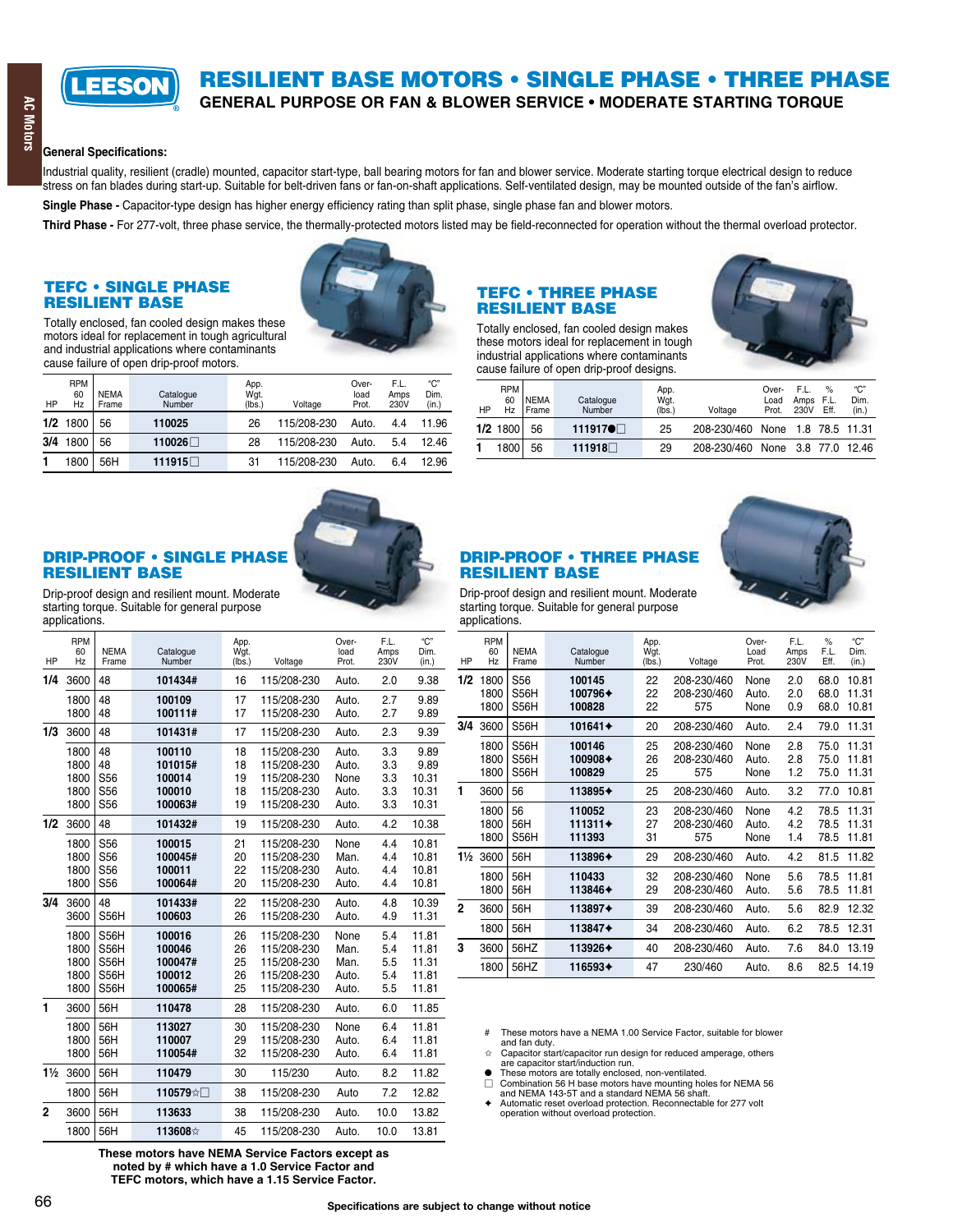# **FAN & HEAT PUM**

Model

Number

5KCP39EGAA09S

5KCP39EGAA10S

5KCP39HGAA37T

5KCP39JGN654T

5KCP39PGN655S

5KCP39NGN656S

5KCP39NGAA44S

5KCP39PGN658S

5KCP395GL854S

5KCP395GL853S

**SYN** 

**RPM** 

60 Hz

1200

1200

1200

1200

1200

1200

1200

 $1/3$  1200

 $1/2$  1200

HP

 $\overline{1/4}$ 

 $\overline{3/4}$ 1200

ī

Catalog

Number

3583

3584

3585

3586

3587

3588

3589

3590

3595

3596



App.<br>Wgt.

 $(lbs.)$ 

 $10$ 

 $10$ 

 $\overline{12}$ 

 $12$ 

 $17$ 

16

 $17$ 

 $17$ 

19

19

Voltage

115

208-230

 $115$ 

208-230

115

208-230

 $115$ 

208-230

115

208-230

# **GE Commercial Motors**

Rotation

CCW/CW

CCW/CW

**CCW/CW** 

CCW/CW

CCW/CW

CCW/CW

**CCW/CW** 

CCW/CW

**CCW/CW** 

CCW/CW

Speed

3

3

 $\overline{3}$ 

3

 $\mathbf{B}$ 

3

 $\overline{3}$ 

3

3

3

**By Regal-Beloit** 

"ה"

Dim

(Inches)

9.10

 $9.10$ 

 $9.40$ 

9.40

10.40

10.10

10.40

10.40

10.65

10.65

F.L.

Amps

230V

 $4.2$ 

 $2.0$ 

 $6.1$ 

 $2.7$ 

9.0

4.3

 $11.2$ 

5.0

 $11.8$ 

5.6

#### **GE COMMERICAL MOTORS** BY REGAL BELOIT DIRECT **DRIVE FURNACE & CENTRAL AIR CONDITIONING MOTORS PERMANENT SPLIT CAPACITOR · 5-1/2" DIAMETER • THREE SPEED**

#### Features:

· Reversible Rotation • Mounting holes in shell for capacitor

bracket • Designed for 370

Volt capacitor (not furnished)

• 4" shaft extension

- Extended clamp screws on shaft end with a ring kit provided
- . Ring kit allows both 2-1/4 and 2-1/2 resilient ring mounting
- Automatic thermal overload protection
- · Sleeve Bearings

#### **Applications:**

Designed for continuous air over applications, such as furnace blowers or central air handling units with single shaft requirements

#### **GE COMMERICAL MOTORS BY REGAL BELOIT CONDENSER FAN & HEAT PUMP MOTORS PERMANENT SPLIT CAPACITOR • SHAFT UP OR DOWN APPLICATION**

#### Features:

- Ball Bearings
- 26" Motor Leads
- Shaft Slinger
- 
- . 6" shaft extension with 2 flats 90 degrees apart • Designed for a 370 Volt capacitor

#### **Applications:**

Designed for condenser fan and heat pump units requiring vertical shaft up or vertical shaft down positioning with "belly band" or extended clamp screw mounting

| HP  | <b>SYN</b><br><b>RPM</b><br>60 Hz | Catalog<br>Number | Model<br>Number | App.<br>Wgt.<br>(lbs.) | Voltage | F.L.<br>Amps<br>230V | "С"<br>Dim.<br>(Inches) | Rotation | <b>Notes</b> |
|-----|-----------------------------------|-------------------|-----------------|------------------------|---------|----------------------|-------------------------|----------|--------------|
| 1/4 | 1200                              | 3732              | 5KCP39FGL114S   | 10                     | 208-230 | 1.8                  | 10.30                   | CCW/CW   | 5,14         |
|     | 1200                              | 3736              | 5KCP39FGL782S   | 10                     | 460     | 0.9                  | 10.89                   | CCW/CW   | 14           |
| 1/3 | 1200                              | 3733              | 5KCP39LGL786S   | 14                     | 208-230 | 2.3                  | 11.71                   | CCW/CW   | 5.14         |
|     | 1200                              | 3737              | 5KCP39MGL796S   | 14                     | 460     | 1.3                  | 12.31                   | CCW/CW   | 14           |
| 1/2 | 1200                              | 3734              | 5KCP39PGL811S   | 17                     | 208-230 | 3.5                  | 12.21                   | CCW/CW   | 14           |
|     | 1200                              | 3738              | 5KCP39FGL795S   | 17                     | 460     | 1.7                  | 12.81                   | CCW/CW   | 5.14         |
| 3/4 | 1200                              | 3735              | 5KCP39SGL938S   | 20                     | 208-230 | 4.7                  | 12.71                   | CCW/CW   | 14           |
|     | 1200                              | 3739              | 5KCP39SGL794S   | 20                     | 460     | 2.0                  | 13.31                   | CCW/CW   | 14           |

NOTES: 4 = Sleeve bearing; 5 = Designed for 60° C ambient; 6 = Designed for 65° C ambient; 12 = Designed for 50 or 60 Hz operation:  $13 = TENV$  construction:  $14 = Ball$  bearing.